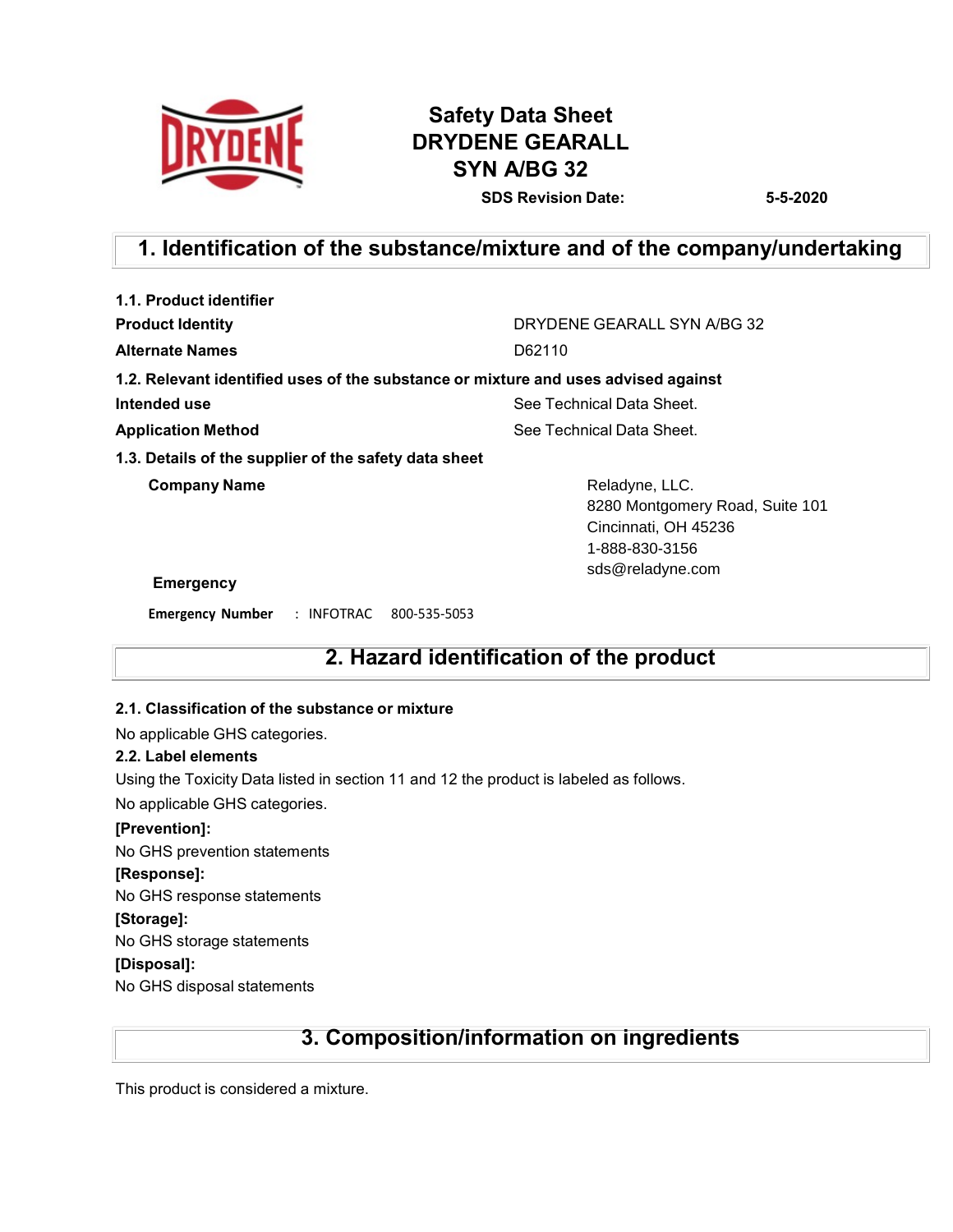This product contains the following substances that present a hazard within the meaning of the relevant State and Federal Hazardous Substances regulations.

| <b>Ingredient/Chemical Designations</b>                          | Weight %   | <b>GHS Classification</b>   | <b>Notes</b> |
|------------------------------------------------------------------|------------|-----------------------------|--------------|
| Dec-1-ene, homopolymer, hydrogenated<br>CAS Number: 0068037-01-4 | 75 - 100   | <b>Not Classified</b>       |              |
| Diisodecyl phthalate<br>CAS Number: 0026761-40-0                 | $10 - 25$  | <b>Not Classified</b>       |              |
| <b>Phosphoric acid</b><br><b>CAS Number:</b><br>0007664-38-2     | $1.0 - 10$ | Skin Corr. 1B; H314 (> 25%) | $[1][2]$     |

[1] Substance classified with a health or environmental hazard.

[2] Substance with a workplace exposure limit.

[3] PBT-substance or vPvB-substance.

\*The full texts of the phrases are shown in Section 16.

This formulation is considered a trade secret and specific chemical identity and exact percentage (concentration) of composition may have been withheld. Trade secrets are allowable per paragraph (i) of 29 CFR 1910.1200 as long as specific chemical identity and exact percentage composition are available and will be provided to health professionals, employees, or designated representatives in accordance with applicable provisions of paragraph (i).

# **4. First aid measures**

#### **4.1. Description of first aid measures**

| General           | In all cases of doubt, or when symptoms persist, seek medical attention.<br>Never give anything by mouth to an unconscious person.                                                                                                        |
|-------------------|-------------------------------------------------------------------------------------------------------------------------------------------------------------------------------------------------------------------------------------------|
| <b>Inhalation</b> | Remove to fresh air, keep patient warm and at rest. If breathing is irregular or stopped, give<br>artificial respiration. If unconscious place in the recovery position and obtain immediate<br>medical attention. Give nothing by mouth. |
| <b>Eyes</b>       | Irrigate copiously with clean water for at least 15 minutes, holding the eyelids apart and<br>seek medical attention.                                                                                                                     |
| <b>Skin</b>       | Remove contaminated clothing. Wash skin thoroughly with soap and water or use a<br>recognized skin cleanser.                                                                                                                              |
| Ingestion         | If swallowed obtain immediate medical attention. Keep at rest. Do NOT induce vomiting.                                                                                                                                                    |
|                   | 4.2. Most important symptoms and effects, both acute and delayed                                                                                                                                                                          |
| Overview          | See section 2 for further details if applicable.                                                                                                                                                                                          |

# **5. Fire-fighting measures**

#### **5.1. Extinguishing media**

Dry chemical, foam, carbon dioxide or water spray.

#### **5.2. Special hazards arising from the substance or mixture**

Hazardous decomposition: None under normal use.

#### **5.3. Advice for fire-fighters**

In the event of fire, wear full protective clothing and NIOSH Approved Self-contained breathing apparatus with full face piece operated in the pressure demand or other positive pressure mode. Move container from fire area if it can be done without risk. Use water to keep fire exposed containers cool and disperse vapors.

**ERG** Guide No.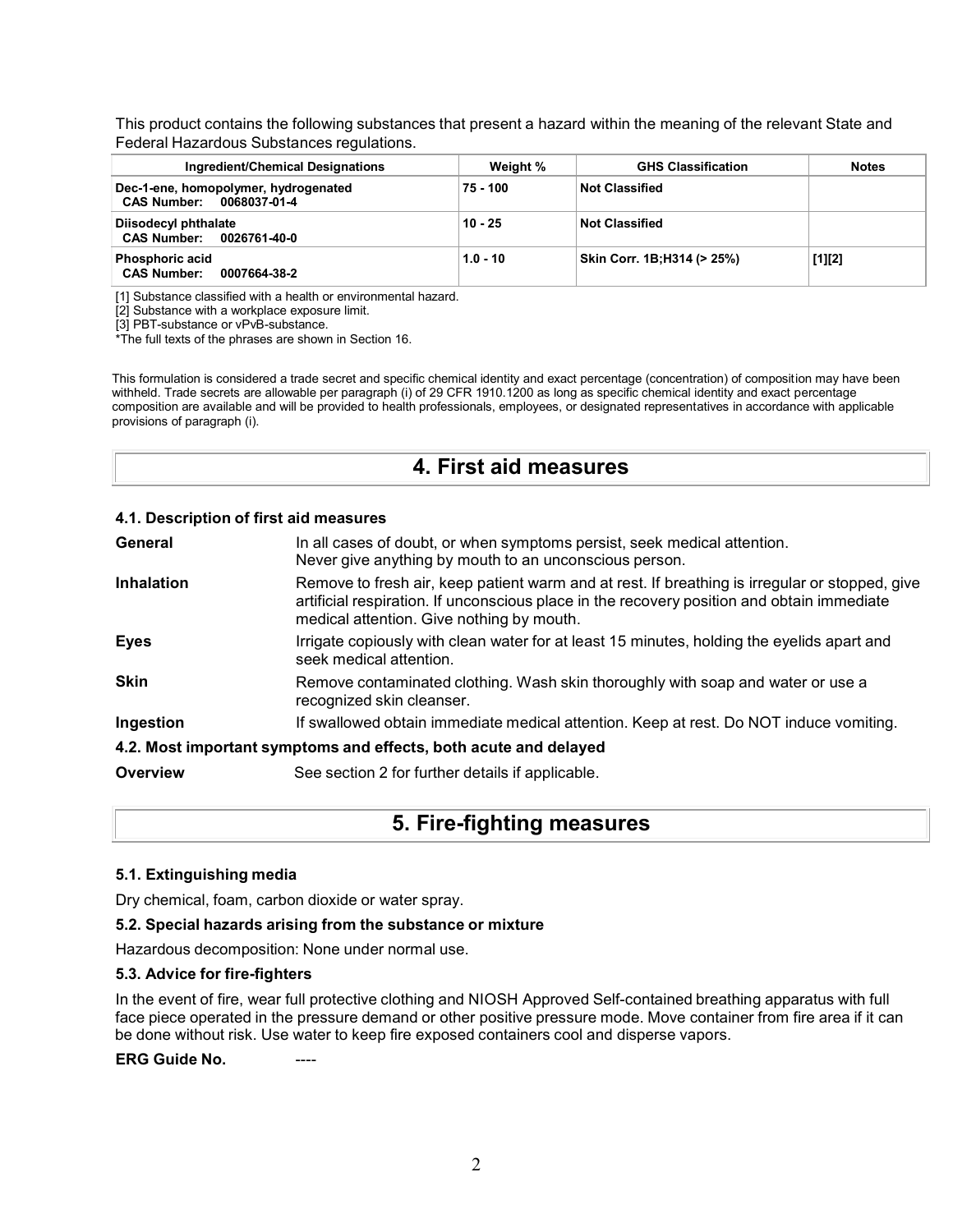# **6. Accidental release measures**

### **6.1. Personal precautions, protective equipment and emergency procedures**

Evacuate personnel to safe areas. Use personal protective equipment.

### **6.2. Environmental precautions**

Do not allow spills to enter drains or waterways.

Use good personal hygiene practices. Wash hands before eating, drinking, smoking or using toilet. Promptly remove soiled clothing and wash thoroughly before reuse.

### **6.3. Methods and material for containment and cleaning up**

Use a non-combustible material like vermiculite, sand or earth to soak up product and place in a container for later disposal.

Dike for disposal and cover with wet sand or earth.

# **7. Handling and storage**

### **7.1. Precautions for safe handling**

See section 2 for further details.

### **7.2. Conditions for safe storage, including any incompatibilities**

Handle containers carefully to prevent damage and spillage.

Store in a cool dry place.

Keep containers tightly closed.

Incompatible materials: Incompatible with strong oxidizing agents

See section 2 for further details.

### **7.3. Specific end use(s)**

No data available.

# **8. Exposure controls and personal protection**

#### **8.1. Control parameters**

| <b>Exposure</b>                                      |             |                      |                           |  |
|------------------------------------------------------|-------------|----------------------|---------------------------|--|
| CAS No.                                              | Ingredient  | <b>Source</b>        | Value                     |  |
| Phosphoric acid<br>0007664-38-2                      |             | <b>OSHA</b>          | TWA 1 mg/m3               |  |
|                                                      |             | <b>ACGIH</b>         | TWA: 1 mg/m3STEL: 3 mg/m3 |  |
|                                                      |             | <b>NIOSH</b>         | TWA 1 mg/m3 ST 3 mg/m3    |  |
|                                                      |             | Supplier             | No Established Limit      |  |
| Diisodecyl phthalate<br>0026761-40-0                 | <b>OSHA</b> | No Established Limit |                           |  |
|                                                      |             | <b>ACGIH</b>         | No Established Limit      |  |
|                                                      |             | <b>NIOSH</b>         | No Established Limit      |  |
|                                                      | Supplier    | No Established Limit |                           |  |
| Dec-1-ene, homopolymer, hydrogenated<br>0068037-01-4 | <b>OSHA</b> | No Established Limit |                           |  |
|                                                      |             | <b>ACGIH</b>         | No Established Limit      |  |
|                                                      |             | <b>NIOSH</b>         | No Established Limit      |  |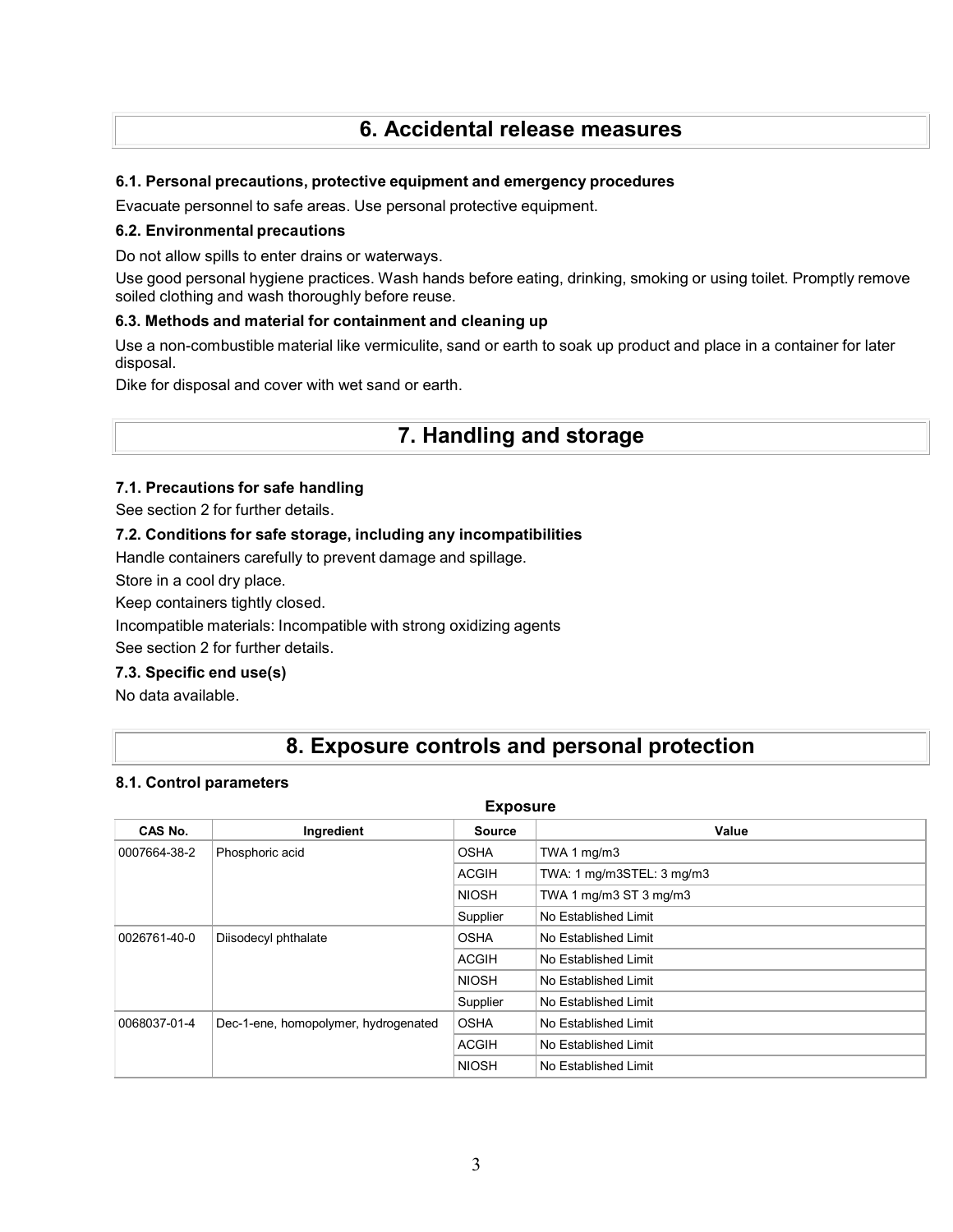| Supplier | $\cdot$ .<br>l No<br>∟imit<br>'∹stablished |
|----------|--------------------------------------------|
|          |                                            |

# **Carcinogen Data**

| CAS No.      | Ingredient              | <b>Source</b> | Value                                                              |  |  |  |
|--------------|-------------------------|---------------|--------------------------------------------------------------------|--|--|--|
| 0007664-38-2 | Phosphoric acid         | <b>OSHA</b>   | Select Carcinogen: No                                              |  |  |  |
|              |                         | <b>NTP</b>    | Known: No: Suspected: No                                           |  |  |  |
|              |                         | <b>IARC</b>   | Group 1: No; Group 2a: No; Group 2b: No; Group 3: No; Group 4: No; |  |  |  |
| 0026761-40-0 | Diisodecyl phthalate    | <b>OSHA</b>   | Select Carcinogen: No                                              |  |  |  |
|              |                         | <b>NTP</b>    | Known: No: Suspected: No                                           |  |  |  |
|              |                         | <b>IARC</b>   | Group 1: No; Group 2a: No; Group 2b: No; Group 3: No; Group 4: No; |  |  |  |
| 0068037-01-4 | Dec-1-ene, homopolymer, | <b>OSHA</b>   | Select Carcinogen: No                                              |  |  |  |
|              | hydrogenated            | <b>NTP</b>    | Known: No: Suspected: No                                           |  |  |  |
|              |                         | <b>IARC</b>   | Group 1: No: Group 2a: No: Group 2b: No: Group 3: No: Group 4: No: |  |  |  |

# **8.2. Exposure controls**

| <b>Respiratory</b>          | If workers are exposed to concentrations above the exposure limit they must use the<br>appropriate, certified respirators.                                                                                                                                                                                                             |
|-----------------------------|----------------------------------------------------------------------------------------------------------------------------------------------------------------------------------------------------------------------------------------------------------------------------------------------------------------------------------------|
| Eyes                        | Safety glasses with side shields                                                                                                                                                                                                                                                                                                       |
| <b>Skin</b>                 | Overalls which cover the body, arms and legs should be worn. Skin should not be exposed.<br>All parts of the body should be washed after contact.                                                                                                                                                                                      |
| <b>Engineering Controls</b> | Provide adequate ventilation. Where reasonably practicable this should be achieved by the<br>use of local exhaust ventilation and good general extraction. If these are not sufficient to<br>maintain concentrations of particulates and any vapor below occupational exposure limits<br>suitable respiratory protection must be worn. |
| <b>Other Work Practices</b> | Use good personal hygiene practices. Wash hands before eating, drinking, smoking or<br>using toilet. Promptly remove soiled clothing and wash thoroughly before reuse.                                                                                                                                                                 |

# **9. Physical and chemical properties**

| Clear and bright                           |
|--------------------------------------------|
|                                            |
| Mild                                       |
| Not Measured                               |
| Not Measured                               |
| Not Measured                               |
| -48C                                       |
| Not Measured                               |
| 240C                                       |
| Not Measured                               |
| Not Applicable                             |
| <b>Lower Explosive Limit: Not Measured</b> |
| <b>Upper Explosive Limit: Not Measured</b> |
| Not Measured                               |
| Not Measured                               |
| 0.86                                       |
| Not Measured                               |
| Not Measured                               |
|                                            |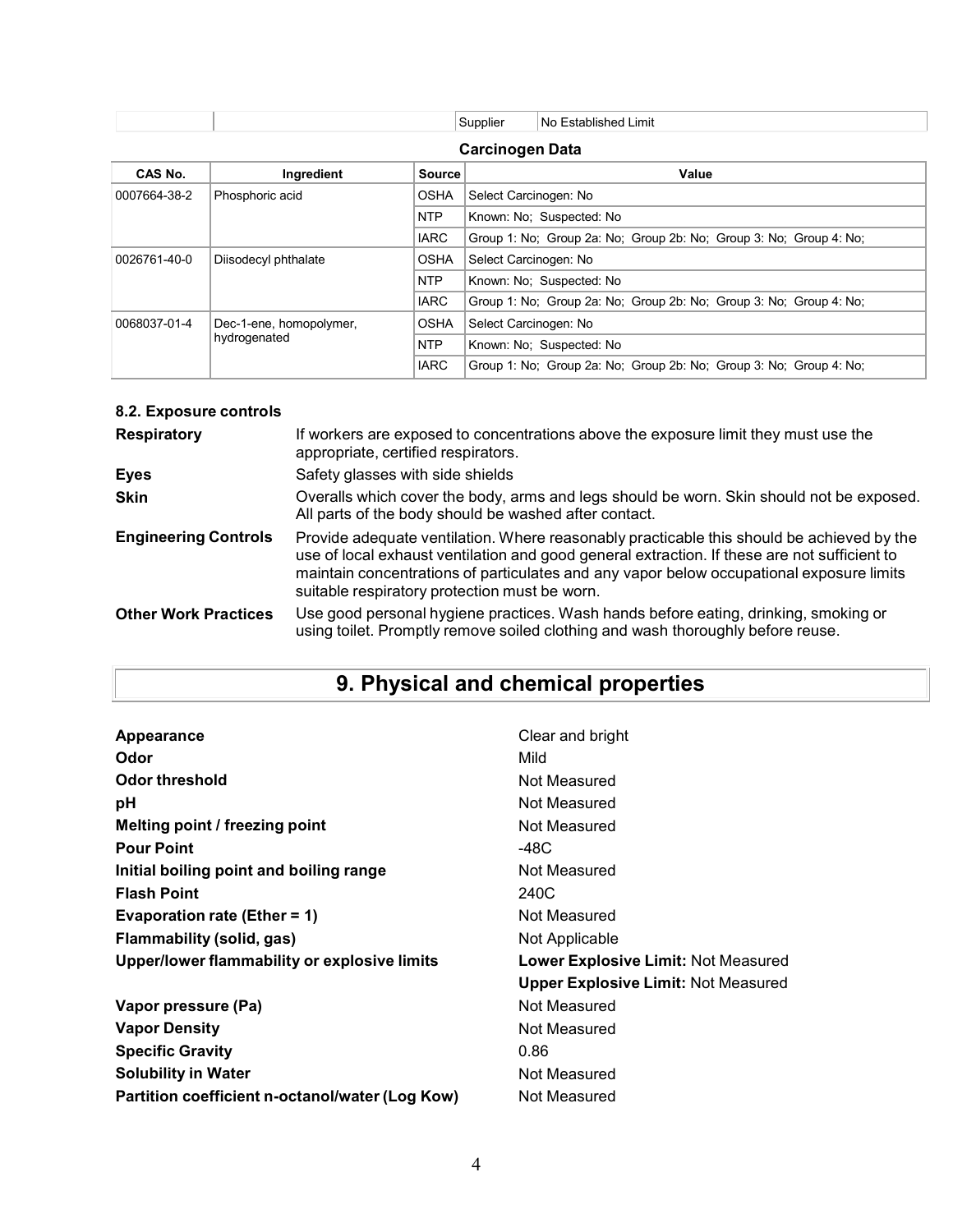**Auto-ignition temperature Not Measured Auto-ignition temperature Decomposition temperature** Not Measured **Viscosity (cSt)** 31.1 @ 40C **VOC** %

### **9.2. Other information**

No other relevant information.

# **10. Stability and reactivity**

#### **10.1. Reactivity**

Hazardous Polymerization will not occur.

### **10.2. Chemical stability**

Stable under normal circumstances.

**10.3. Possibility of hazardous reactions**

No data available.

### **10.4. Conditions to avoid**

None known.

#### **10.5. Incompatible materials**

Incompatible with strong oxidizing agents

### **10.6. Hazardous decomposition products**

None under normal use.

# **11. Toxicological information**

#### **Acute toxicity**

Product is safe for intended use based on the formulation, testing results and the long history of safe consumer use.

| Ingredient                                          | Oral LD50,<br>mg/kg                      | Skin LD50,<br>mg/kg                  | Inhalation<br>Vapor LD50,<br>mg/L/4hr | Inhalation<br>Dust/Mist LD50.<br>mg/L/4hr | Inhalation<br>Gas LD50,<br>ppm |
|-----------------------------------------------------|------------------------------------------|--------------------------------------|---------------------------------------|-------------------------------------------|--------------------------------|
| Dec-1-ene, homopolymer, hydrogenated - (68037-01-4) | $> 5.000.00$ . Rat<br>- Category:<br>NA. | No data<br>available                 | No data<br>available                  | 4,800.00, Rat -<br>Category: NA           | No data<br>available           |
| Diisodecyl phthalate - (26761-40-0)                 | 9.700.00, Rat -<br>Category: NA          | 2.900.00.<br>Rabbit -<br>Category: 5 | No data<br>available                  | No data<br>available                      | No data<br>available           |
| Phosphoric acid - (7664-38-2)                       | 1,530.00, Rat -<br>Category: 4           | 2,740.00,<br>Rabbit -<br>Category: 5 | No data<br>available                  | No data<br>available                      | No data<br>available           |

Note: When no route specific LD50 data is available for an acute toxin, the converted acute toxicity point estimate was used in the calculation of the product's ATE (Acute Toxicity Estimate).

| <b>Classification</b>   | Category | <b>Hazard Description</b> |
|-------------------------|----------|---------------------------|
| Acute toxicity (oral)   | $---$    | ∣Not Applicable⊹          |
| Acute toxicity (dermal) | $---$    | Not Applicable            |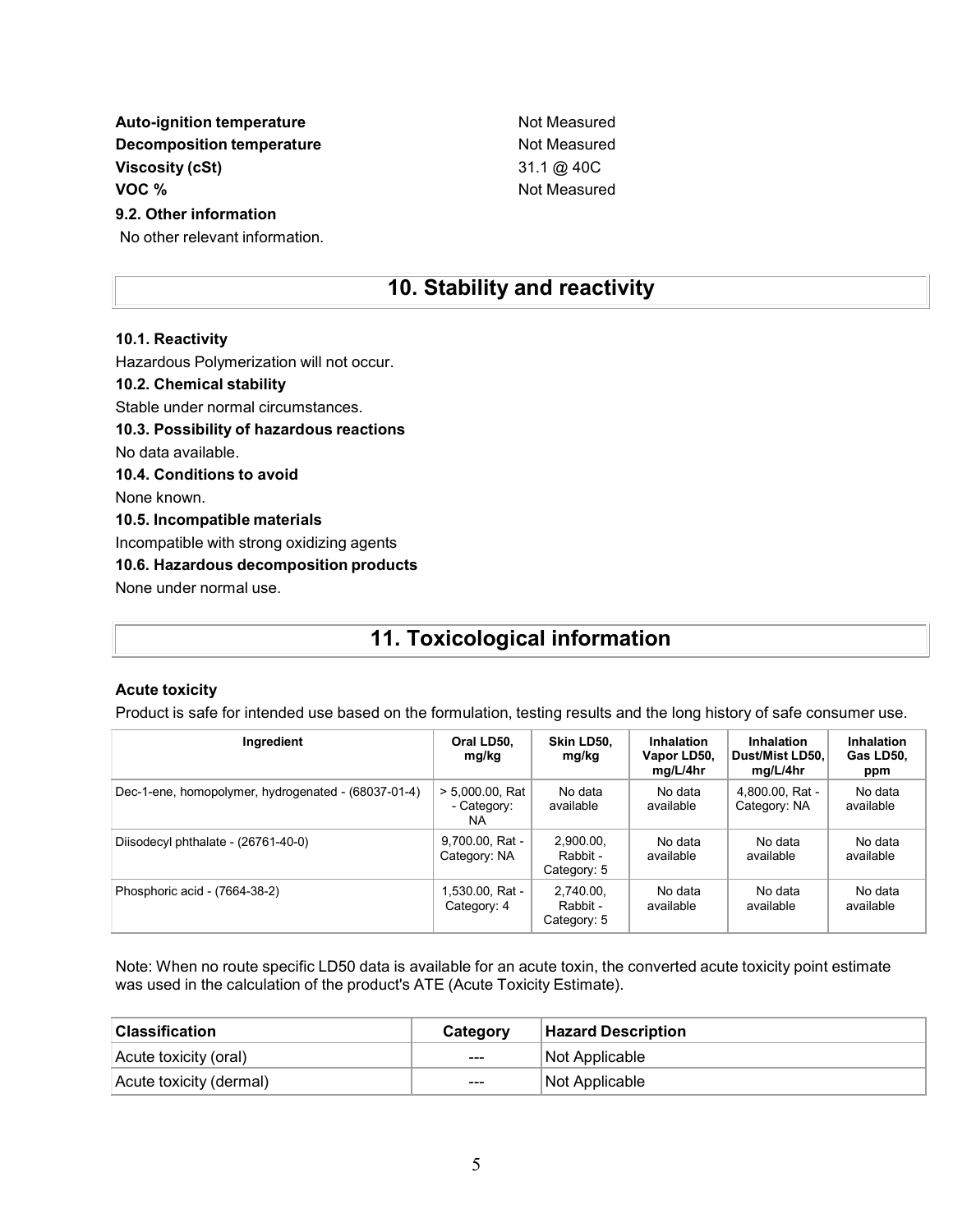| Acute toxicity (inhalation)   | Not Applicable |
|-------------------------------|----------------|
| Skin corrosion/irritation     | Not Applicable |
| Serious eye damage/irritation | Not Applicable |
| Respiratory sensitization     | Not Applicable |
| Skin sensitization            | Not Applicable |
| Germ cell mutagenicity        | Not Applicable |
| Carcinogenicity               | Not Applicable |
| Reproductive toxicity         | Not Applicable |
| STOT-single exposure          | Not Applicable |
| STOT-repeated exposure        | Not Applicable |
| Aspiration hazard             | Not Applicable |
|                               |                |

# **12. Ecological information**

### **12.1. Toxicity Aquatic Ecotoxicity**

| Ingredient                                          | 96 hr LC50 fish,<br>mg/l | 48 hr EC50 crustacea,<br>mq/l | ErC50 algae,<br>mg/l |
|-----------------------------------------------------|--------------------------|-------------------------------|----------------------|
| Dec-1-ene, homopolymer, hydrogenated - (68037-01-4) | Not Available            | Not Available                 | Not Available        |
| Diisodecyl phthalate - (26761-40-0)                 | Not Available            | Not Available                 | Not Available        |
| Phosphoric acid - (7664-38-2)                       | Not Available            | Not Available                 | Not Available        |

## **12.2. Persistence and degradability**

There is no data available on the preparation itself.

### **12.3. Bioaccumulative potential**

Not Measured

## **12.4. Mobility in soil**

No data available.

### **12.5. Results of PBT and vPvB assessment**

This product contains no PBT/vPvB chemicals.

### **12.6. Other adverse effects**

No data available.

# **13. Disposal considerations**

## **13.1. Waste treatment methods**

Observe all federal, state and local regulations when disposing of this substance.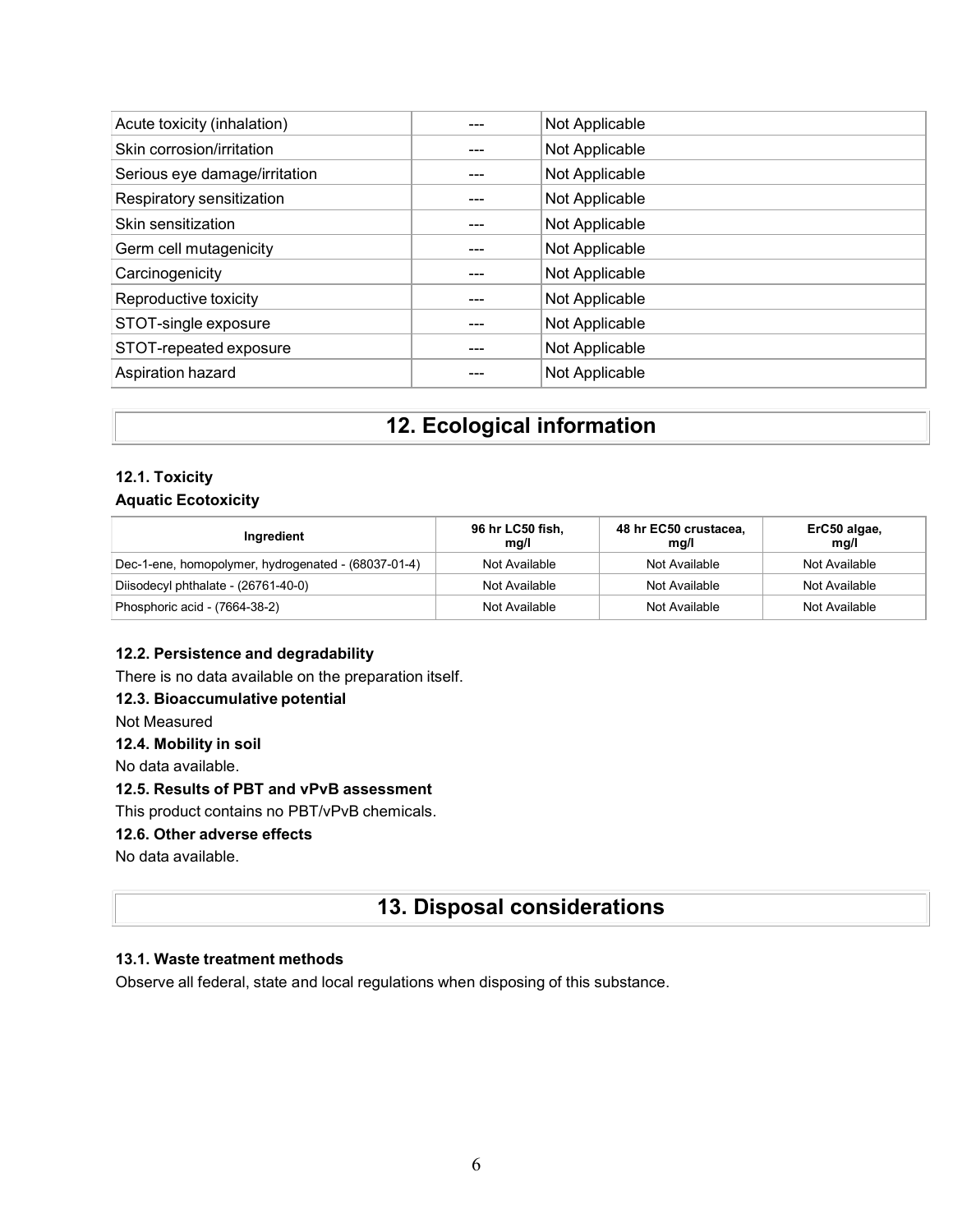# **14. Transport information**

|                                     | <b>DOT (Domestic Surface)</b><br>Transportation)             | <b>IMO / IMDG (Ocean</b><br>Transportation)                     | <b>ICAO/IATA</b>                 |  |
|-------------------------------------|--------------------------------------------------------------|-----------------------------------------------------------------|----------------------------------|--|
| 14.1. UN number                     | Not Applicable                                               | Not Regulated                                                   | Not Regulated                    |  |
| 14.2. UN proper shipping<br>name    | Not Regulated                                                | Not Regulated                                                   | Not Regulated                    |  |
| 14.3. Transport hazard<br>class(es) | <b>DOT Hazard Class: Not</b><br>Applicable<br>DOT Label: --- | <b>IMDG:</b> Not Applicable<br><b>Sub Class: Not Applicable</b> | <b>Air Class: Not Applicable</b> |  |
| 14.4. Packing group                 | Not Applicable                                               | Not Applicable                                                  | Not Applicable                   |  |
| 14.5. Environmental hazards         |                                                              |                                                                 |                                  |  |
| <b>IMDG</b>                         | Marine Pollutant: No                                         |                                                                 |                                  |  |
| 14.6. Special precautions for user  |                                                              |                                                                 |                                  |  |
|                                     | No further information                                       |                                                                 |                                  |  |

# **15. Regulatory information**

| <b>Regulatory Overview</b>                          | The regulatory data in Section 15 is not intended to be all-inclusive, only selected<br>regulations are represented. |  |  |
|-----------------------------------------------------|----------------------------------------------------------------------------------------------------------------------|--|--|
| <b>Toxic Substance</b><br><b>Control Act (TSCA)</b> | All components of this material are either listed or exempt from listing on the TSCA<br>Inventory.                   |  |  |
| <b>WHMIS Classification</b>                         | Not Regulated                                                                                                        |  |  |
| <b>US EPA Tier II Hazards</b>                       | Fire: No                                                                                                             |  |  |
|                                                     | <b>Sudden Release of Pressure: No</b>                                                                                |  |  |
|                                                     | <b>Reactive: No</b>                                                                                                  |  |  |
|                                                     | Immediate (Acute): No                                                                                                |  |  |
|                                                     | Delayed (Chronic): No                                                                                                |  |  |

**EPCRA 311/312 Chemicals and RQs (lbs):**

Phosphoric acid ( 5,000.00)

**EPCRA 302 Extremely Hazardous :**

To the best of our knowledge, there are no chemicals at levels which require reporting under this statute.

#### **EPCRA 313 Toxic Chemicals:**

To the best of our knowledge, there are no chemicals at levels which require reporting under this statute.

**Proposition 65 - Carcinogens (>0.0%):**

To the best of our knowledge, there are no chemicals at levels which require reporting under this statute.

**Proposition 65 - Developmental Toxins (>0.0%):**

Di-isodecyl phthalate (DIDP)

### **Proposition 65 - Female Repro Toxins (>0.0%):**

To the best of our knowledge, there are no chemicals at levels which require reporting under this statute.

#### **Proposition 65 - Male Repro Toxins (>0.0%):**

To the best of our knowledge, there are no chemicals at levels which require reporting under this statute.

#### **N.J. RTK Substances (>1%):**

Phosphoric acid